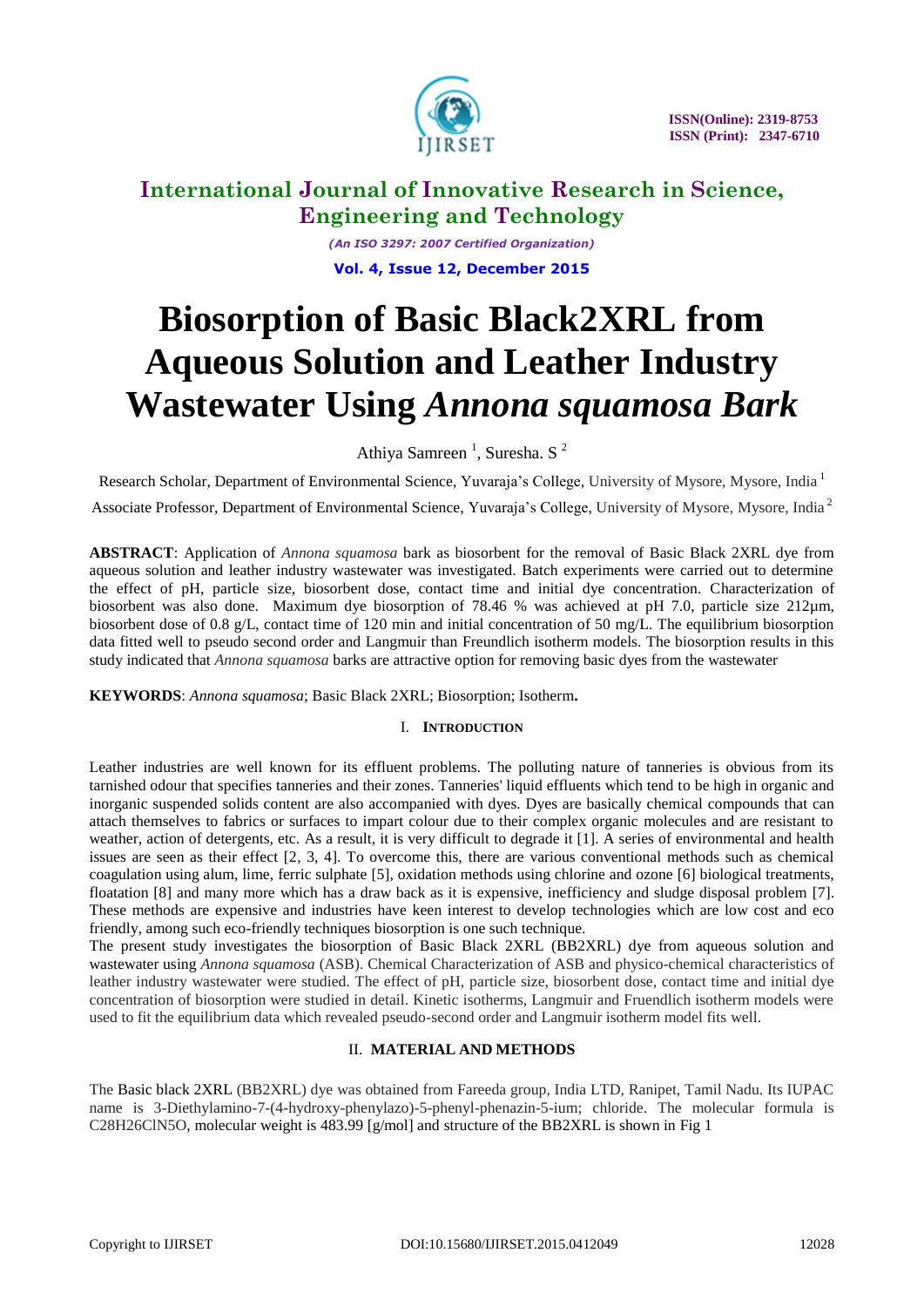

*(An ISO 3297: 2007 Certified Organization)*

# **Vol. 4, Issue 12, December 2015**



## A. *DYE SOLUTION PREPARATION*

## B. *PREPARATION OF BIOSORBENT*

## C. *CHARACTERIZATION OF BIOSORBENT*

## D. *CHEMICAL CHARACTERIZATION OF BIOSORBENT*

|                                     |                                                                                                                                                                                                                                                                                                                                                                                                                                                                                                                                                                                                       | OН                              |       |
|-------------------------------------|-------------------------------------------------------------------------------------------------------------------------------------------------------------------------------------------------------------------------------------------------------------------------------------------------------------------------------------------------------------------------------------------------------------------------------------------------------------------------------------------------------------------------------------------------------------------------------------------------------|---------------------------------|-------|
| A. DYE SOLUTION PREPARATION         | Fig 1: Structure of BB2XRL                                                                                                                                                                                                                                                                                                                                                                                                                                                                                                                                                                            |                                 |       |
|                                     | An accurately weighed quantity of Basic black 2XRL dye (BB2XRL) was dissolved in double distilled water to prepare<br>stock solution (1000 mg/L) and further diluted to obtain working solutions of lower concentration 50 mg/L which was<br>determined using the absorbance values before and after the biosorption using UV-Vis Spectrometer (HitachiUV-2910)<br>The pH adjustment of solution was carried out using 0.01N HCl and 0.01N NaOH                                                                                                                                                       |                                 |       |
| <b>B. PREPARATION OF BIOSORBENT</b> |                                                                                                                                                                                                                                                                                                                                                                                                                                                                                                                                                                                                       |                                 |       |
| use.                                | This study was focused on investigating biosorption of BB2XRL using <i>Annona squamosa</i> barks (ASB). Barks were<br>collected washed thoroughly and dried using sunlight. Subsequently the seeds peels were grounded and sieved to get<br>fine sizes (212μm, 250μm, 355μm, 500μm), according to the standards of ASTM (American Society Testing<br>Materials). And sieved biosorbent was washed thoroughly and constantly several times using double distilled water to<br>remove unwanted particles and dried well in the sunlight, cooled stored the biosorbent in the dry place for experimental |                                 |       |
| C. CHARACTERIZATION OF BIOSORBENT   |                                                                                                                                                                                                                                                                                                                                                                                                                                                                                                                                                                                                       |                                 |       |
| $(EVO/LS-15)$ .                     | The FTIR and SEM analyses were carried out by (Shimadzu-IRAffinity-1) FTIR Spectrophotometer and ZEISS,                                                                                                                                                                                                                                                                                                                                                                                                                                                                                               |                                 |       |
|                                     | D. CHEMICAL CHARACTERIZATION OF BIOSORBENT                                                                                                                                                                                                                                                                                                                                                                                                                                                                                                                                                            |                                 |       |
|                                     | Surface area analyses, Elementary analyses were carried out by Quanta chrome Autosorb K and PerkinElmer PE2400,<br>along with analysis of Total ash % and pH of the biosorbent which was also followed by [9,10], respectively. The<br>different chemical constituents of ASB are given in Table 1 along with some other characteristics<br>Table 1: Chemical characteristics of Annona squamosa barks                                                                                                                                                                                                |                                 |       |
|                                     | Parameter                                                                                                                                                                                                                                                                                                                                                                                                                                                                                                                                                                                             | <b>Results</b>                  |       |
|                                     | pH                                                                                                                                                                                                                                                                                                                                                                                                                                                                                                                                                                                                    | 8.12                            |       |
|                                     | Total Ash (%)                                                                                                                                                                                                                                                                                                                                                                                                                                                                                                                                                                                         | 2.67                            |       |
|                                     | Surface Area $(m^2/g)$                                                                                                                                                                                                                                                                                                                                                                                                                                                                                                                                                                                | 0.42                            |       |
|                                     | Elemental Analysis (%)                                                                                                                                                                                                                                                                                                                                                                                                                                                                                                                                                                                |                                 |       |
|                                     | $\mathcal{C}$                                                                                                                                                                                                                                                                                                                                                                                                                                                                                                                                                                                         | 36.19                           |       |
|                                     | H                                                                                                                                                                                                                                                                                                                                                                                                                                                                                                                                                                                                     | 1.32                            |       |
|                                     | ${\bf N}$                                                                                                                                                                                                                                                                                                                                                                                                                                                                                                                                                                                             | 0.58                            |       |
|                                     | ${\bf S}$                                                                                                                                                                                                                                                                                                                                                                                                                                                                                                                                                                                             | <b>Below Detective</b><br>Limit |       |
|                                     | $\overline{O}$                                                                                                                                                                                                                                                                                                                                                                                                                                                                                                                                                                                        | 61.91                           |       |
| Copyright to IJIRSET                | DOI:10.15680/IJIRSET.2015.0412049                                                                                                                                                                                                                                                                                                                                                                                                                                                                                                                                                                     |                                 | 12029 |

#### **Table 1:** Chemical characteristics of Annona squamosa barks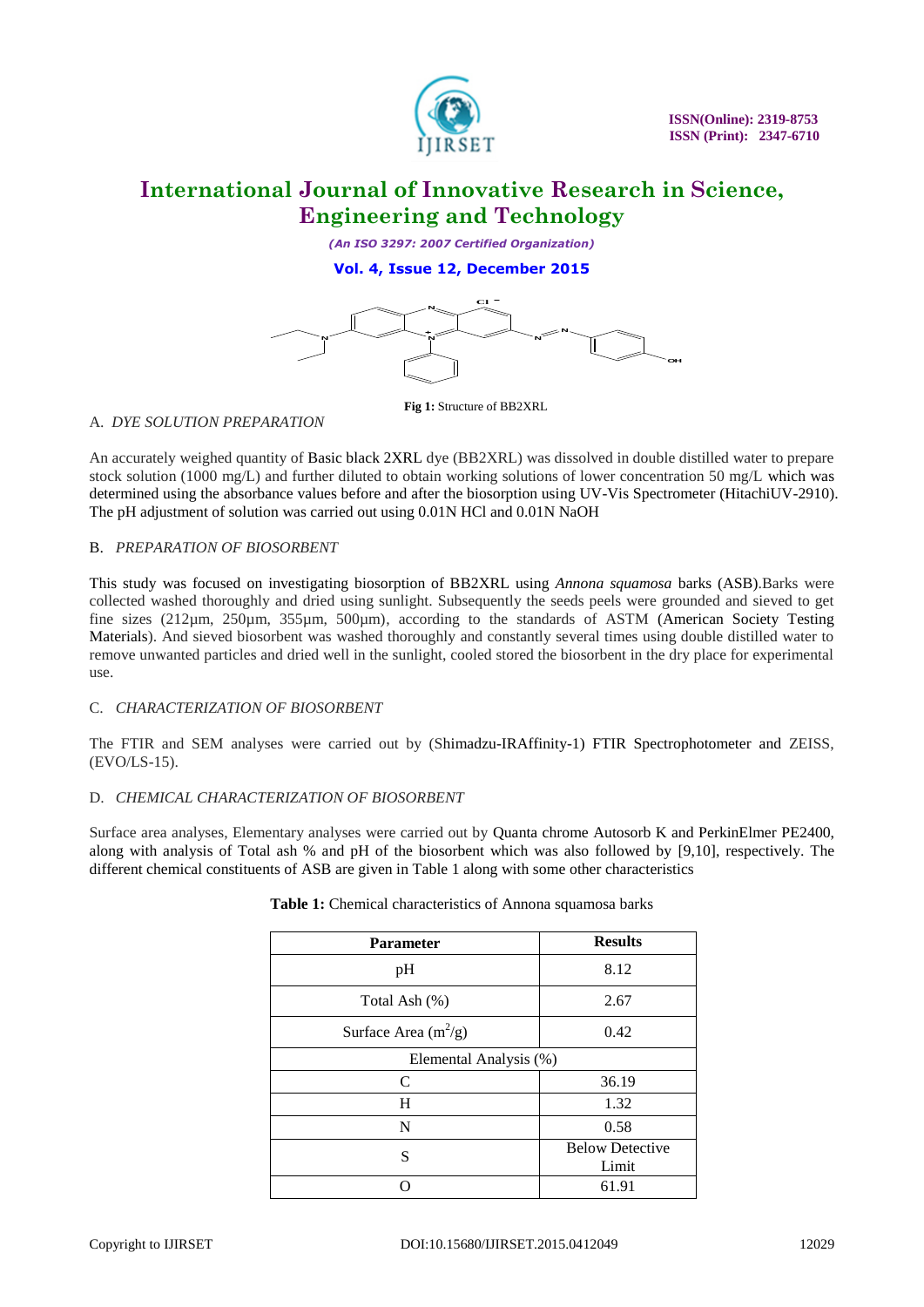

*(An ISO 3297: 2007 Certified Organization)*

# **Vol. 4, Issue 12, December 2015**

#### E. *BATCH EXPERIMENTS*

Batch experiments were carried out at room temperature. For experimental run 1000 mg/L of stock solution of BB2XRL was prepared and dilutions were made with double distilled water to determine the effects of different concentrations (10 to 50 mg/L) at required pH level ranging from 2.0 to 10.0 which was determined by using 0.01N HCl and 0.01N NaOH respectively, known amount of biosorbent dose (0.2 g/L to 2.0 g/L) were taken in 250 mL Erlenmeyer flasks and the mixtures were shaken at 170 rpm using mechanical shaker (KEMI KRS 110, India) for a fixed period of time varying from 15 min to 210 min. Mixtures were then filtered from ASB and determined spectrophotometrically using UV-Vis spectrophotometer (HitachiUV-2910) at 670 nm. Determinations of effects pH, particle size, biosorbent dose, contact time and initial dye concentration were done in triplicate average values and then considered. Percentage of biosorption was calculated by the formula

$$
\%B = \left(\frac{c_i - c_f}{c_i}\right) \times 100\tag{1}
$$

Where  $C_i$  and  $C_f$  are the initial and final BB2XRL concentration (mg/L) respectively

#### F. *PHYSICO-CHEMICAL CHARACTERISTICS OF LEATHER INDUSTRY WASTEWATER*

The wastewater was collected from leather industry located in Ranipet, Tamil Nadu India. The physico-chemical characteristics were determined using standard method of APHA [11]. The results are presented in Table 2.

| <b>Characteristics</b> | Contents(mg/L) |
|------------------------|----------------|
|                        |                |
| Colour                 | Dark black     |
| pH                     | 6.80           |
| $EC(\mu s/cm)$         | 8792           |
| Turbidity (NTU)        | 75.6           |
| <b>TDS</b>             | 4639           |
| <b>TSS</b>             | 1801           |
| Total hardness         | 1524.8         |
| Calcium                | 706.5          |
| Magnesium              | 138.4          |
| Chloride               | 991.2          |
| Sulphate               | 215.9          |
| Nitrite + Nitrate      | 169.3          |
| Sodium                 | 1100.7         |
| D <sub>O</sub>         | Nil            |
| <b>BOD</b>             | 1037.6         |
| <b>COD</b>             | 2485.1         |
| Iron                   | 8.60           |
| Chromium               | 1.28           |

**Table 2:** Physico-chemical characteristics of leather industry wastewater

#### III. **RESULT AND DISCUSSION**

## A. *FTIR ANALYSIS*

Fig 2a and b shows FTIR spectra of BB2XRL before and after biosorption on ASB. The bands show functional groups of sulphur and carboxylic acids and their derivatives. The peak ranging from 483cm<sup>-1</sup> is due to S-S bonds in Fig 2a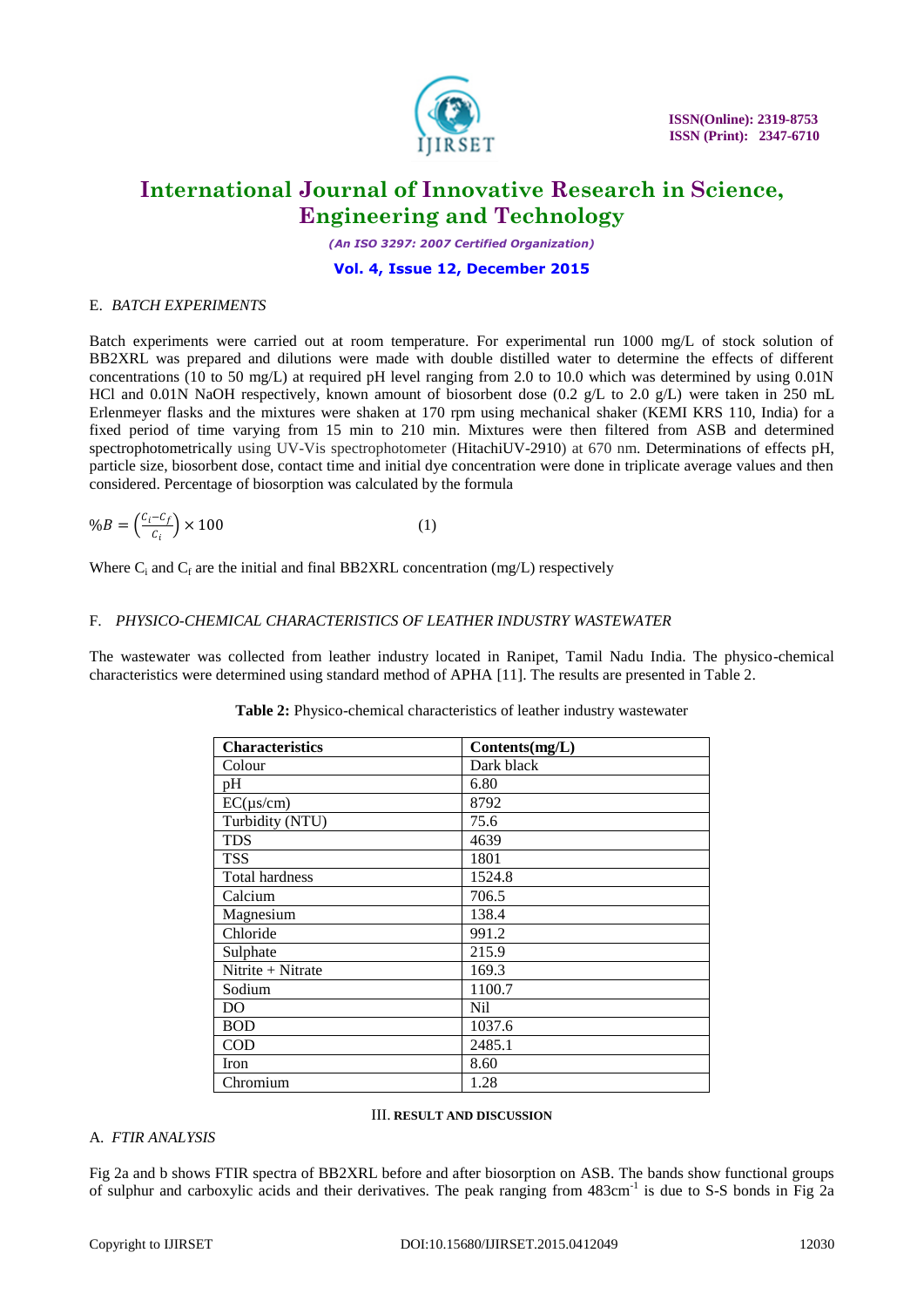

*(An ISO 3297: 2007 Certified Organization)*

## **Vol. 4, Issue 12, December 2015**

which are reduced in the Fig 2b as observed; this is due to the biosorption of BB2XRL on ASB. The peaks between 1539 and above 3840 cm<sup>-1</sup> indicates oxidizing nitrogen functional groups like C=N bonds, O-H stretched bonds and C-N bonds of amine along with overlap C-H stretched bands. The peaks ranging from 2750 to 3500 cm<sup>-1</sup> which appears as clusters in Fig 2b indicate strong stretching vibration of carboxylic acids groups of amide. An FTIR spectrum of Fig 2b shows peaks in low frequency regions and absence of peaks ranging from 514 cm<sup>-1</sup> to 720cm<sup>-1</sup> because there is a biosorption of BB2XRL on ASB surface, biosorption showed that carbon, hydrogen and atom bonds played major role. Decreased intensity of sharp peaks concluded that BB2XRL has been functionalized by ASB [12].



**Fig-2** a. FTIR of ASB before biosorption b. FTIR of ASB after biosorption

# B. *SCANNING ELECTRONIC MICROSCOPIC STUDIES (SEM)*

The ASB morphology was characterized using SEM and the microphotographs, as shown in Fig 3a and 3b. Fig3a shows thick lining with no pores on ASB before biosorption of BB2XRL. However it was not observed after biosorption due to significant changes in the structure of the barks as observed in Fig 3b. They appear cube like deposition along with lining of pore, formation appearing like comb [12, 13].This phenomenon can be explained by the package of pores involved in dye molecules



**Fig 3** a: *Annona squamosa (*ASB) before biosorption b: *Annona squamosa (*ASB) after biosorption

# C. *EFFECT OF pH*

The pH of BB2XRL has a great influence on biosorption process of ASB, as it effect on the surface charges of the dye molecules on ASB[8].Fig 4 shows the effect of pH on the removal of BBX2RL. The percentage of biosorption of BBX2RL increases from 2.0 to 6.0 (31.74% to75.60 %) and attained maximum biosorption at pH 7.0 (78.46 %) and decreased from 8.0 to 10.0. This is because, at lower pH, ASB is covered with more number of  $H_3O^+$  ions which gets replaced by OH<sup>-</sup> ions as the pH increases making the surface negatively charged[14] .Similar results were recorded in malachite green [15], methylene blue [16] and other basic dyes [17,18] in the process of biosorption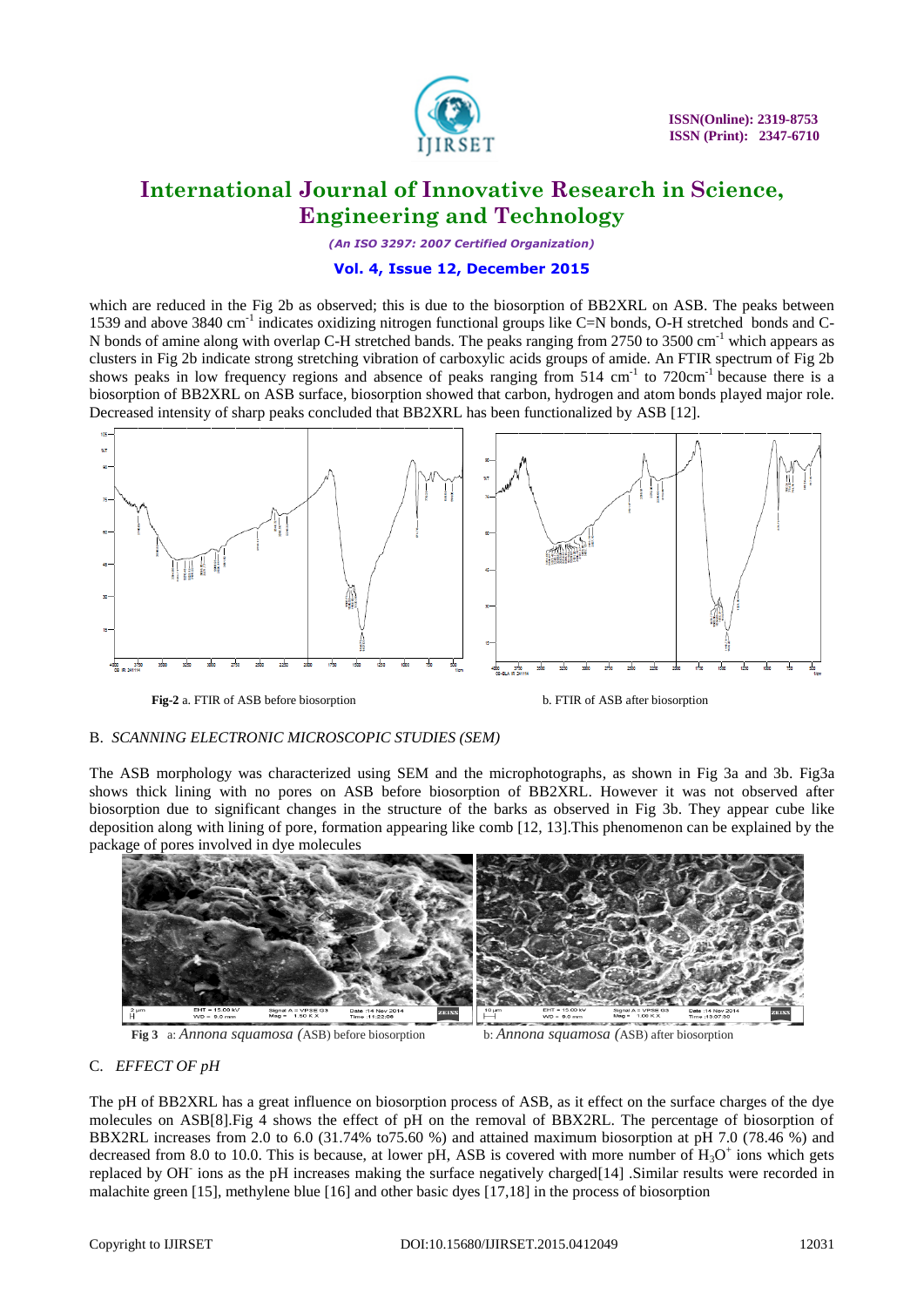

*(An ISO 3297: 2007 Certified Organization)* **Vol. 4, Issue 12, December 2015**



**Fig 4:** Effect of pH on BB2XRL biosorption on ASB **Fig 5:** Effect of particle size on BB2XRL biosorption on ASB

## D. *EFFECT OF BIOSORBENT PARTICLE SIZE*

The effects of ASB particle size on biosorption of BB2XRL are shown in the Fig 5. The results describe that the 78.46 % biosorption of BB2XRL was achieved at 212µm. As size increased, biosorption decreased by ASB. It clearly defines that; decrease in particle size would increase the surface area and consequently an increase in BB2XRL biosorption onto the ASB surface. Various factors are responsible for the low biosorption capacity of the BB2XRL on the larger particles size as there may be over saturation of pore sited or high competition for available sites. Similar kinds of result were recorded [19, 20].

## E. *EFFECT OF BIOSORBENT DOSE*

The biosrbent doses on BBX2RL by ASB are shown in Fig 6. The results describe that BBX2RL biosorption increases with increasing biosorbent dose from 0.2 to 0.8 g/L. Maximum biosorption by ASB ranges from 55.22 % to78.46 %. This is due to increase in surface area and availability of the exchangeable sites on ASB for the biosorption of BBX2RL [21]. Further increase in biosorbent dose beyond 0.8 g/L showed no effect on BBX2RL biosorption, as it attained equilibrium between the liquid and solid phase. Similar results were observed in other basic dyes [22, 23].

## F. *EFFECT OF CONTACT TIME*

The variation of contact time of BBX2RL on ASB is shown in Fig 7. It was clear that maximum biosorption of BBX2RL on ASB (78.46 %) was achieved at 120 min. A rapid biosorption of BBX2RL by ASB took place at 30mins and continued till it reached 75mins and then the biosorption was slow till it reached the equilibrium state. The reason being that, at initial stage there were a more vacant sites for biosorption, which further gets occupied, resulting in slow biosorption. And the biosorption reaches equilibrium state, when contact time and percentage of biosorption becomes constant [24, 25].



**Fig 6:** Effect of biosorbent dose of BB2XRL biosorption on ASB **Fig 7:** Effect of contact time for BB2XRL biosorption on ASB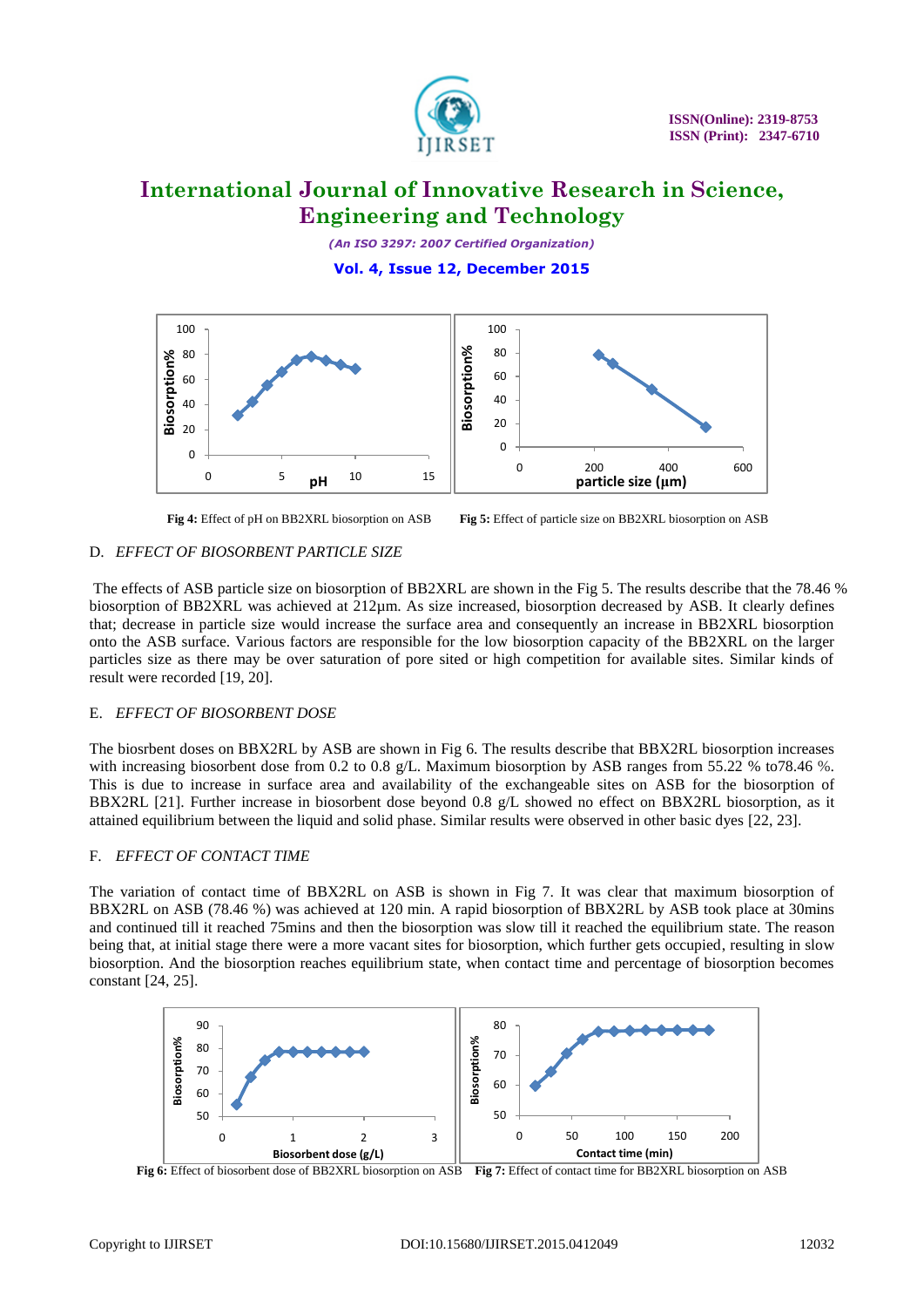

*(An ISO 3297: 2007 Certified Organization)*

#### **Vol. 4, Issue 12, December 2015**

## G. *KINETIC ISOTHERMS*

The Lagergren's pseudo-first-order model and Ho's pseudo-second-order model [26] have been widely used to predict biosorption kinetics. The pseudo-first order equation is generally applicable to the initial stage of the biosorption processes whereas the pseudo-second order equation predicts the behavior over the whole range of biosorption. These two models were used to fit the present experimental data, whose equations are described in equation (2) and (3)

$$
\log(q_e - q_t) = \log q_e - (\frac{K_1}{2.303})t
$$
\n(2)\n
$$
\frac{t}{qt} = \left(\frac{1}{K_2 q_e^2}\right) + \left(\frac{1}{q_e}\right) t
$$
\n(3)

Where  $k_1$  (min<sup>-1</sup>) is the rate constant of pseudo-first- order adsorption and  $k_2(g \text{ mg}^{-1} \text{ min}^{-1})$  is the rate constant of pseudo –second-order adsorption.  $q_e$  is amount of dye biosorbed on biosorbent at equilibrium.



Plots of pseudo-first-order and second order are shown in Fig 8 and 9.Results show that pseudo-first-order rate constant (K<sub>1</sub>) for BB2XRL biosorption by ASB was 1.17 x10<sup>-3</sup>min<sup>-1</sup> but  $q_{e \text{ cal}}$  values obtained largely different than that of  $q_{e \text{ exp}}$ values which indicate the non applicability of pseudo- first order model, whereas higher pseudo-second order rate constant  $(K_2)$  of 5.04 x10<sup>-3</sup>g/mg min<sup>-1</sup>was achieved by ASB, which shows moderate BB2XRL biosorption by ASB. The  $q_{e}$  cal (27.51 mg/g) values of pseudo- second order are closer to  $q_{e}$  exp (28.03 mg/g) values and higher regression coefficient  $(R^2)$  value was obtained revealing better fitting of equilibrium data to pseudo second order model. This confirmed the involvement of chemical biosorption through exchange or sharing of electrons between biosorbent and biosorbate [25]. Table 3 describes the pseudo-first order and pseudo-second order.

| Table -3 Pseudo First Order and Pseudo Second Order Constants Chosen for Biosorption by ASB |                        |                            |                       |                     |                       |                       |       |
|---------------------------------------------------------------------------------------------|------------------------|----------------------------|-----------------------|---------------------|-----------------------|-----------------------|-------|
| Dye                                                                                         | $q_{e \exp}$<br>(mg/g) | Pseudo first order         |                       | Pseudo second order |                       |                       |       |
| <b>BB2XRL</b>                                                                               |                        | $K_1$ (min <sup>-1</sup> ) | $q_{e}$ cal<br>(mg/g) |                     | $K_2(g/mg min^{-1})$  | $q_{e}$ cal<br>(mg/g) |       |
|                                                                                             | 28.03                  | $1.17 \times 10^{-3}$      | 25.74                 | 0.971               | $5.04 \times 10^{-3}$ | 27.51                 | 0.999 |

**Table -3** Pseudo First Order and Pseudo Second Order Constants Chosen for Biosorption by ASB

## H. *EFFECT OF INITIAL DYE CONCENTRATION*

Initial concentration is also an important parameter in the process of biosorption. Fig 10 shows the initial concentration of BB2XRL by ASB, which describes that, the percentage of biosorption decreases from 99.62 % to 78.46 % with increase in concentration. This is due to the fact that BBX2RL ion concentration causes saturation of biosorption sites on ASB and then blocks further ASB sites as a result the biosorption efficiency decreases [27, 28].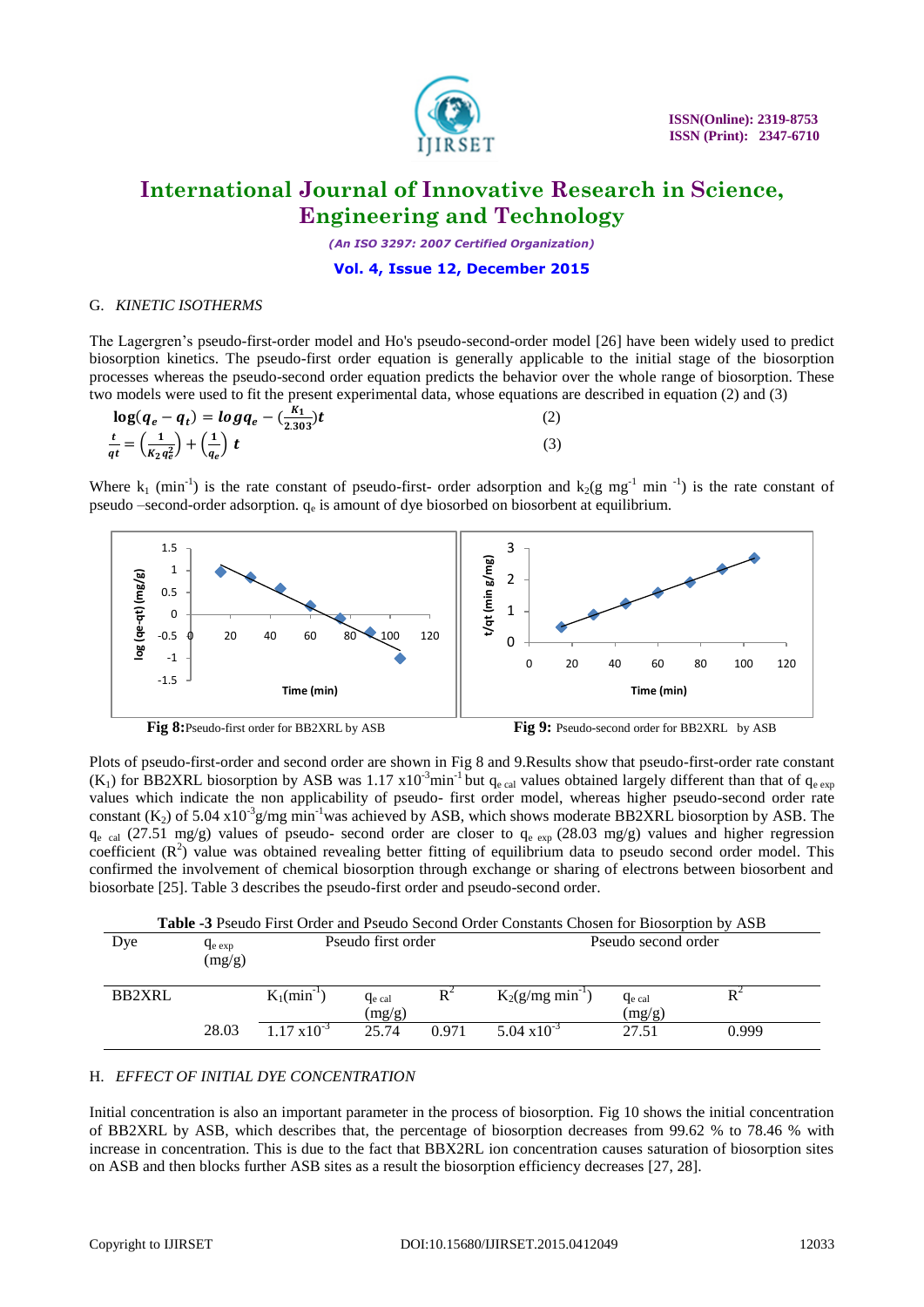

*(An ISO 3297: 2007 Certified Organization)*

**Vol. 4, Issue 12, December 2015**



**Fig 10:** Effect of initial dye concentration BB2XRL biosorption on ASB

## I. *LANGMUIR AND FREUNDLICH ISOTHERM*

The biosorption data was fitted with two isotherms namely Langmuir and Freundlich. The Langmuir [29] and Freundlich isotherm [30] model equations are described in equation (4) and (5) respectively.

$$
\frac{c_e}{q_e} = \frac{1}{(bq_{max})} + \frac{c_e}{q_{max}}
$$
(4)  

$$
q_{e} = K_f \ C_e^{\frac{1}{n}}
$$
(5)

Where,  $C_e$  is the equilibrium concentration (mg/L),  $q_e$  and  $q_{max}$  are the equilibrium and maximum biosorption capacity in (mg/g) respectively, b is the Langmuir constant,  $K_F$  and n are the Freundlich constant.



Fig 11 shows the linear plot obtained by plotting  $C_e/q_e$  versus  $C_e$ . The Langmuir model effectively described the biosorption data  $R^2$  value of 0.999 as given in Table 4. This behaviour indicates monolayer biosorption. The value of b (120.14 L/g) and  $Q_{max}$  (58.23 mg/g) indicates maximum interaction and greater affinity of BB2XRL with ASB [31]. Fig 12 shows the linear plot obtained by plotting log  $q_e$  versus log  $C_e$ . The Freundlich model parameters like  $R^2$  0.986 values,  $K_f$  11.87 (mg/g) (mg/L) <sup>1/n</sup> and n (0.80) are given in Table 4. The results indicate that biosorption data for BB2XRL fits well to Langmuir model than Fruendlich model. Hence biosorption was monolayer coverage of BB2XRL on ASB [32, 33].

| <b>Table -4</b> Langmuir Isotherms and Freundlich Isotherm Parameters for Biosorption by ASB |  |
|----------------------------------------------------------------------------------------------|--|
| Dye                                                                                          |  |

|        | Langmuir isotherm       |        |                | Freundlich isotherm     |      |       |  |
|--------|-------------------------|--------|----------------|-------------------------|------|-------|--|
| BB2XRL | $Q_{\text{max}}$ (mg/g) | b(L/g) | $\mathbf{R}^2$ | $K_f(mg/g)(mg/L)^{1/n}$ |      |       |  |
|        | 58.23                   | 120.14 | () 999         | 1.87                    | 0.80 | 0.986 |  |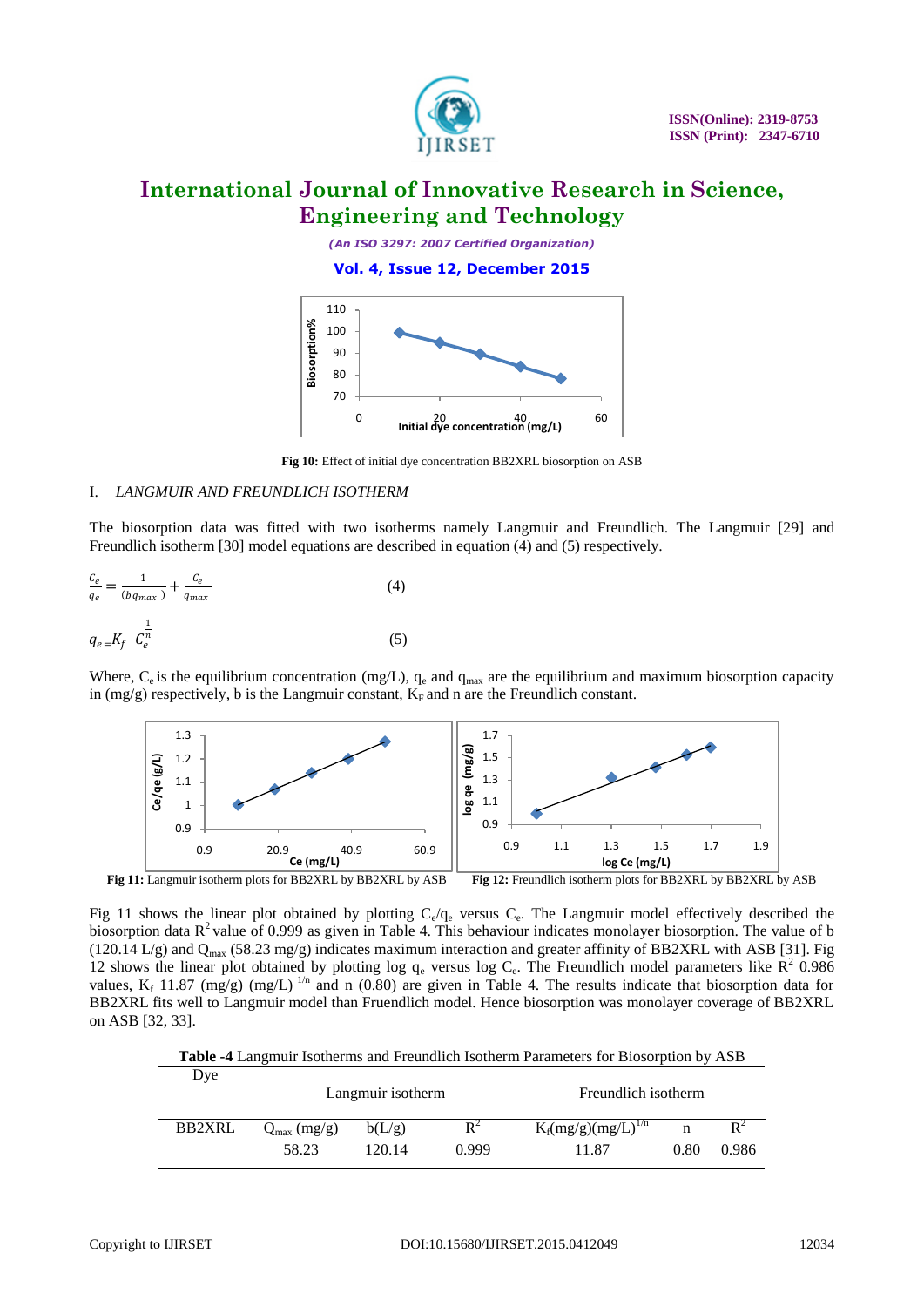

*(An ISO 3297: 2007 Certified Organization)*

#### **Vol. 4, Issue 12, December 2015**

#### J. *APPLICATION OF LEATHER INDUSTRY WASTEWATER*

The practical applicability of ASB for biosorption of BB2XRL from leather industry wastewater was assessed with experiments carried out as follows: 250 mL of Erlenmeyer flask containing 50 mL of wastewater sample which was pre-treated and preserved was taken. To this 212 µm particle size of 0.8 g/L biosorbent dose of ASB was added and pH was adjusted to 7.0 using 0.01N HCl and 0.01N NaOH. After 120 min of agitation, the wastewater sample was filtered and the resultant supernatant solution was analysed by UV.Vis.spectrophotometer (HitachiUV-2910). The result described that BB2XRL biosorption from leather industry wastewater was 70.62% which was less than the aqueous solution. This is due to competition between ions of dyes and co-ions interference for biosorption sites on ASB. Similar results were observed in NNP-bentonite [15], Dairy Sludge [32] and others.

#### IV.**CONCLUSION**

The present study investigated the biosorption of BB2XRL by ASB from aqueous media and leather industry wastewater. The biosorption equilibrium was described by the isotherm model. A single-stage batch biosorption system was designed for the BB2XRL removal which was also outlined based on the isotherm model. Langmuir model data fits well than Fruendlich model, proving biosorption was monolayer coverage of BB2XRL on ASB. And when the ASB was applied for leather industry wastewater, percentage of biosorption was less compare to aqueous solution as the competition and interaction between ions of BB2XRL and co ions of other dyes. It can be concluded that the efficiency of ASB holds good in biosorbing BB2XRL from leather industry wastewater.

#### **REFERENCES**

- [1] R. Ansari., A. Mohammd-khah, Z. Mosayebzadeh. "Application of unripe grape juice waste as an efficient low cost biosorbent for dye removal," Annals of Biological Research. vol. 2, no.5, pp.323-328, 2011
- [2] Wu, A. H., Yu, M. C., Tseng, C. C., & Pike, M. C. "Epidemiology of soy exposures and breast cancer risk". British journal of cancer, 98(1), 9- 14, 2008.
- [3] Shao, Y. L., Ditmire, T., Tisch, J. W. G., Springate, E., Marangos, J. P., & Hutchinson, M. H. R. "Multi-keV electron generation in the interaction of intense laser pulses with Xe clusters". Physical review letters, 77(16), 3343, 1996.
- [4] Wu, A. H., Yu, M. C., Tseng, C. C., & Pike, M. C. "Epidemiology of soy exposures and breast cancer risk". British journal of cancer, 98(1), 9- 14, 2008.
- [5] Low, K. S., & Lee, C. K, "Quaternized rice husk as sorbent for reactive dyes". Bioresource Technology, 61(2), 121-125, 1997.
- [6] J. H. Churchley, Sci Tech. 30, 275. 1994
- [7] W. J. Weber Jr, "Physico-chemical Methods of Treatment of Water and Wastewater", New York, John Wiley & Sons Inc, 1978
- [8] N. Ahalya and T.V. Ramachandra "Restoration of wetlands" Feasibility Aspects of Biological restoration presented at the National Conference on Aquatic Restoration and Biodiversity – Feb 15-16 2002 in Kongunadu Arts and Science College, Coimbatore, India.
- [9] Wilde, B. E. "A critical appraisal of some popular laboratory electrochemical tests for predicting the localized corrosion resistance of stainless alloys in sea water." Corrosion 28.8 : 283-291, 1972.
- [10] Somashekar, K. L., and K. A. Anu Appaiah. "Coffee cherry husk–a potential feed stock for alcohol production." International Journal of Environment and Waste Management 11.4: 410-419.M'2013.
- [11] Clesceri,S.L., Greenberg,A.E., and Eaton,A.D. Standard Methods for the examination of water and wastewater,20th edition, APHA,AWWA and WEF, Washington, DC.,(2012)
- [12] Sartape, A. S., Mandhare, A. M., Jadhav, V. V., Raut, P. D., Anuse, M. A., & Kolekar, S. S. "Removal of malachite green dye from aqueous solution with adsorption technique using Limonia acidissima (wood apple) shell as low cost adsorbent." Arabian Journal of Chemistry. [http://doi.org/10.1016/j.arabjc.2013.12.019, 2013.](http://doi.org/10.1016/j.arabjc.2013.12.019,%202013)
- [13] Arami, M., Limaee, N. Y., Mahmoodi, N. M., & Tabrizi, N. S. "Removal of dyes from colored textile wastewater by orange peel adsorbent: equilibrium and kinetic studies". Journal of Colloid and interface Science,. 288(2), 371-376, 2005.
- [14] Sarma, G.K., Gupta,S.S and Bhattacharyya, K.G, "Methylene Blue adsorption on natural and modified clay". Sep,Sci.Tech., 46:1602-1614, 2011.
- [15] B.N. Sandeep, S.Suresha. "Adsorption of malachite green using NPP-modified bentonite in synthetic medium and textile wastewater". Asian Journal of Environmental Science., vol 8, 2013.
- [16] Deniz, F. (2013). Dye removal by almond shell residues: Studies on biosorption performance and process design. Materials Science and Engineering: C, 33(5), 2821-2826, 2013.
- [17] Purai, A., & Rattan, V. K. "Removal of Basic Green 4 from Wastewater by Adsorption on Biomass Ash and Activated Carbon". Indian Chemical Engineer, 51(4), 287-299, 2010.
- [18] Fu, X., Chen, X., Wang, J., & Liu, J."Fabrication of carboxylic functionalized superparamagnetic mesoporous silica microspheres and their application for removal basic dye pollutants from water". Microporous and Mesoporous Materials, 139(1), 8-15, 2011.